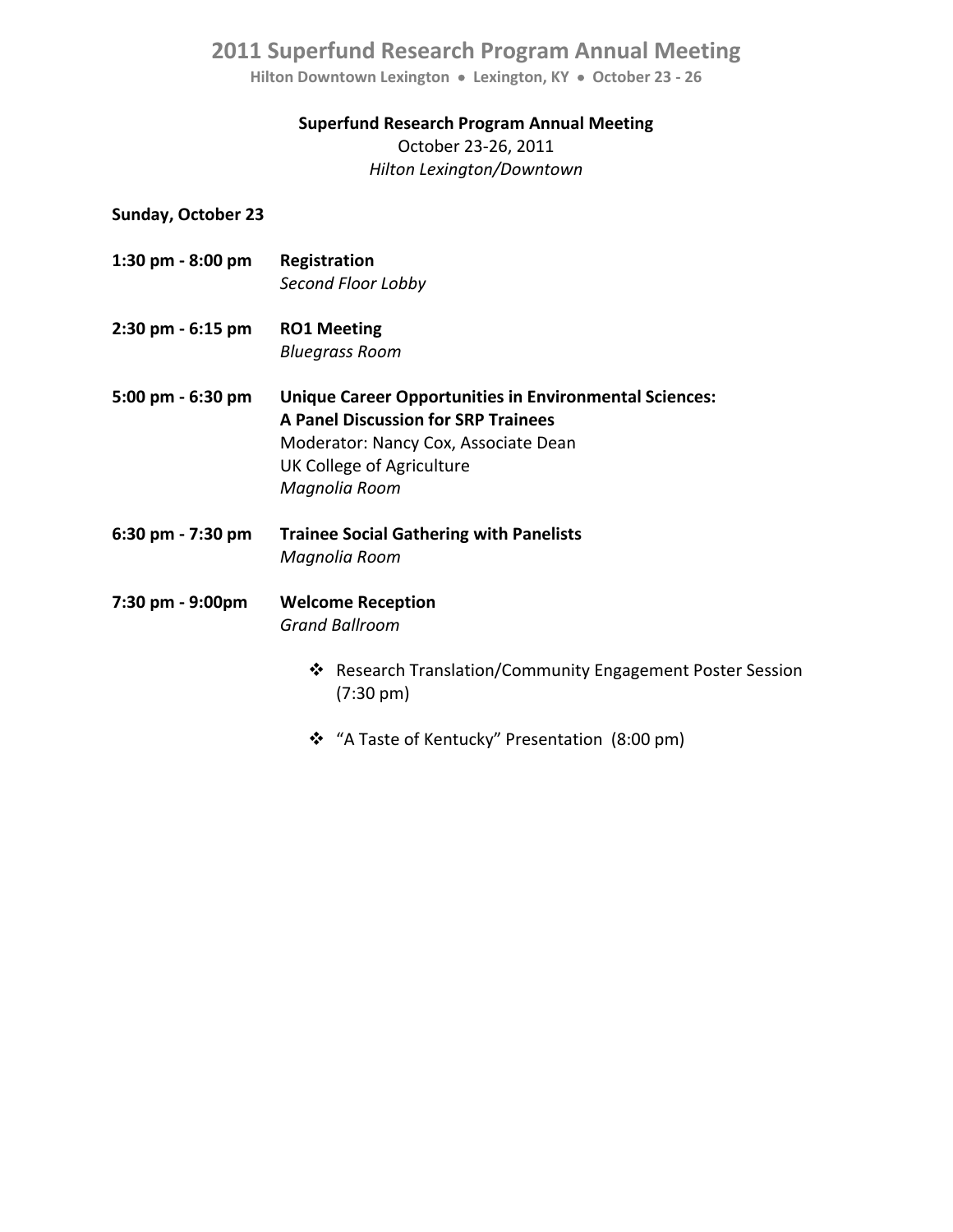**Hilton Downtown Lexington Lexington, KY October 23 ‐ 26**

### **Monday, October 24**

| 8:00 am - 5:00 pm         | Registration<br>Second Floor Lobby                                                                                                                                                                                            |
|---------------------------|-------------------------------------------------------------------------------------------------------------------------------------------------------------------------------------------------------------------------------|
| 7:30 am - 8:30 am         | <b>Breakfast Buffet</b><br><b>Grand Ballroom</b>                                                                                                                                                                              |
| 8:30 am - 10:00 am        | <b>Welcome and Opening Statements</b><br><b>Grand Ballroom</b>                                                                                                                                                                |
|                           | <b>Bernhard Hennig</b><br>Director, University of Kentucky Superfund Research Program                                                                                                                                         |
|                           | Eli Capilouto<br>President, University of Kentucky                                                                                                                                                                            |
|                           | The Honorable Ben Chandler<br>United States House of Representatives, 6th District                                                                                                                                            |
|                           | Linda Birnbaum<br>Director, National Institute for Environmental Health Sciences, NIH                                                                                                                                         |
|                           | <b>William Suk</b><br>Director, NIEHS Superfund Research Program                                                                                                                                                              |
| 10:00 am - 10:30 am Break |                                                                                                                                                                                                                               |
| 10:30 am                  | <b>Administrators Session Begins</b><br><b>Bluegrass Room</b>                                                                                                                                                                 |
|                           | 10:30 am - 12:30 pm Scientific Session One: Systemic Impacts of Superfund Pollutants on<br><b>Biological Systems</b><br><b>Grand Ballroom</b><br>Session Moderator: Norbert Kaminski, Director, University of<br>Michigan SRP |
|                           | Environmental Impacts on the Internal Ecosystem: Antibiotics and the<br><b>Human Gut Microbiota</b><br>Les Dethlefsen, Stanford University                                                                                    |
|                           |                                                                                                                                                                                                                               |

 **Presentations by Graduate Students and Postdoctoral Scholars**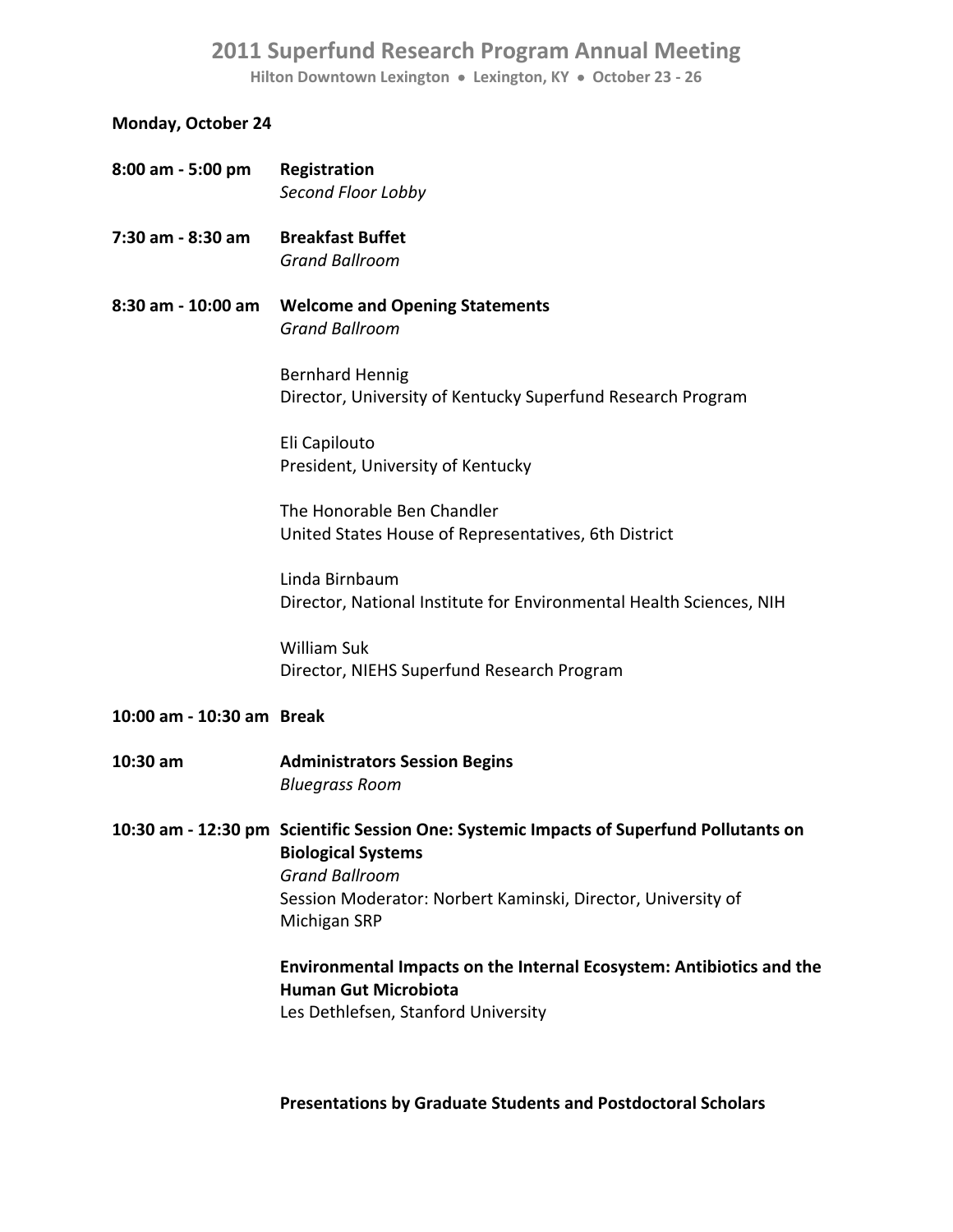**Hilton Downtown Lexington Lexington, KY October 23 ‐ 26**

### **Glutathione, Arsenic Methylation and Global DNA Methylation in Bangladesh**

Megan Niedzwiecki, Columbia University

 **Aryl Hydrocarbon Receptor Mediated Induction of Stearoyl‐COA Desaturase 1 Alters Hepatic Fatty Acid Composition in TCDD‐ Induced Steatosis** Michelle Angrish, Michigan State University

 **Exploration of Oxidative Stress and Inflammatory Markers in Relation to Urinary Phthalate Metabolites:** *NHANES 1999‐2006* Kelly Ferguson, University of Michigan

 **Environmentally Persistent Free Radicals Decrease Cardiac Function in Healthy Rats** Sara Mahne, Louisiana State University

 **Implications for Research Translation and Community Engagement** Sarah Wilkinson, University of Arizona

| 12:30 pm - 1:30 pm | Lunch<br><b>Grand Ballroom</b>                                                                                                                                                         |
|--------------------|----------------------------------------------------------------------------------------------------------------------------------------------------------------------------------------|
|                    | <b>Trainee Lunch with Directors and Investigators</b><br>Kincaid Room                                                                                                                  |
|                    | <b>Training Core Leaders Lunch with Danielle Carlin (NIEHS)</b><br><b>Crimson Clover Room</b>                                                                                          |
| $1:30$ pm          | <b>Administrators Session (continued)</b><br><b>Bluegrass Room</b>                                                                                                                     |
| 2:00 pm - 4:30 pm  | <b>Scientific Session Two: Emerging Models and Strategies for Modulating</b><br><b>Chemical Insult in the Human Body</b><br>Session Moderator: Lisa Gaetke, University of Kentucky SRP |
|                    | <b>Grand Ballroom</b>                                                                                                                                                                  |
|                    | <b>Nutritional Modulation of Environmental Insults with Implications in</b>                                                                                                            |
|                    | <b>Disease Development</b>                                                                                                                                                             |
|                    | Lisa Cassis, University of Kentucky SRP                                                                                                                                                |
|                    | <b>Presentations by Graduate Students and Postdoctoral Scholars</b>                                                                                                                    |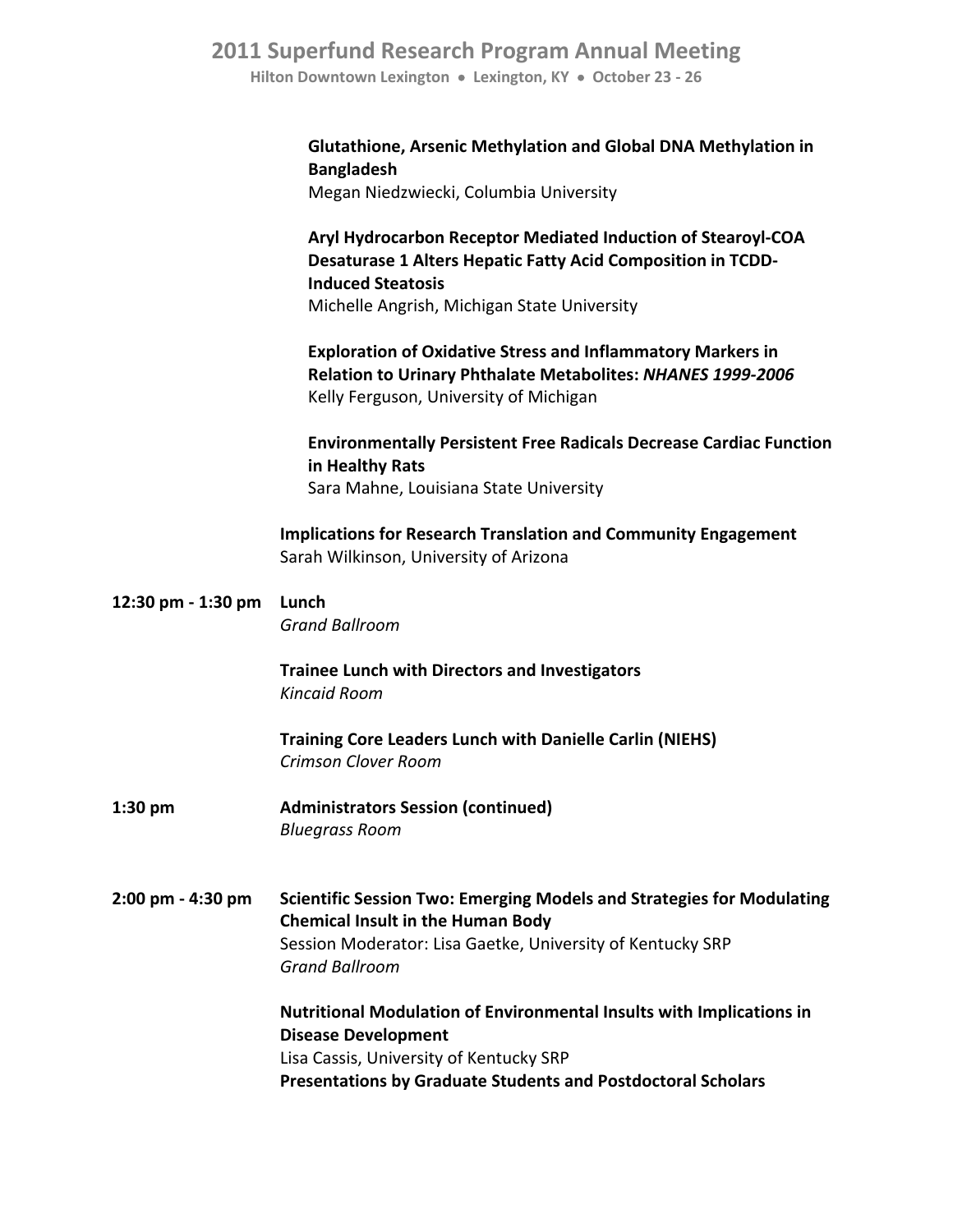**Hilton Downtown Lexington Lexington, KY October 23 ‐ 26**

|                   | <b>Co-Exposure of Low-Dose Extrapolated Model Testicular Toxicants</b><br>(X-Radiation and 2,5-Hexanedione) Modulates Gene Alterations<br>through Testicular Transcript Profiling<br>Natasha Catlin, Brown University |
|-------------------|-----------------------------------------------------------------------------------------------------------------------------------------------------------------------------------------------------------------------|
|                   | Association of Plasma Choline and Betaine with Arsenic Methylation<br>Megan Hall, Columbia University                                                                                                                 |
| 3:00 pm - 3:30 pm | <b>Break</b>                                                                                                                                                                                                          |
| 3:30 pm - 4:30 pm | <b>Presentations by Graduate Students and Postdoctoral Scholars</b><br>(continued)                                                                                                                                    |
|                   | Rice Consumption Raises a Health Concern: Evidence from U.S.<br><b>Pregnant Women</b><br>Diane Gilbert-Diamond, Dartmouth College                                                                                     |
|                   | Dose Response Models of Blood Cell Counts, Biochemical Pathways<br>and Gene Expression Following Exposure to Benzene<br>Reuben Thomas, University of California, Berkeley                                             |
|                   | <b>Implications for Research Translation and Community Engagement</b><br>Kathleen Gray, University of North Carolina                                                                                                  |
| 4:30 pm - 6:30 pm | <b>Poster Session and Reception</b><br>Magnolia Room                                                                                                                                                                  |
| 7:00 pm - 9:00 pm | <b>Directors' Dinner</b><br>Jonathan's at Gratz Park (off-site)                                                                                                                                                       |
| 7:00 pm - 9:00 pm | <b>Trainee Social Hour/Dinner</b><br>Off-site                                                                                                                                                                         |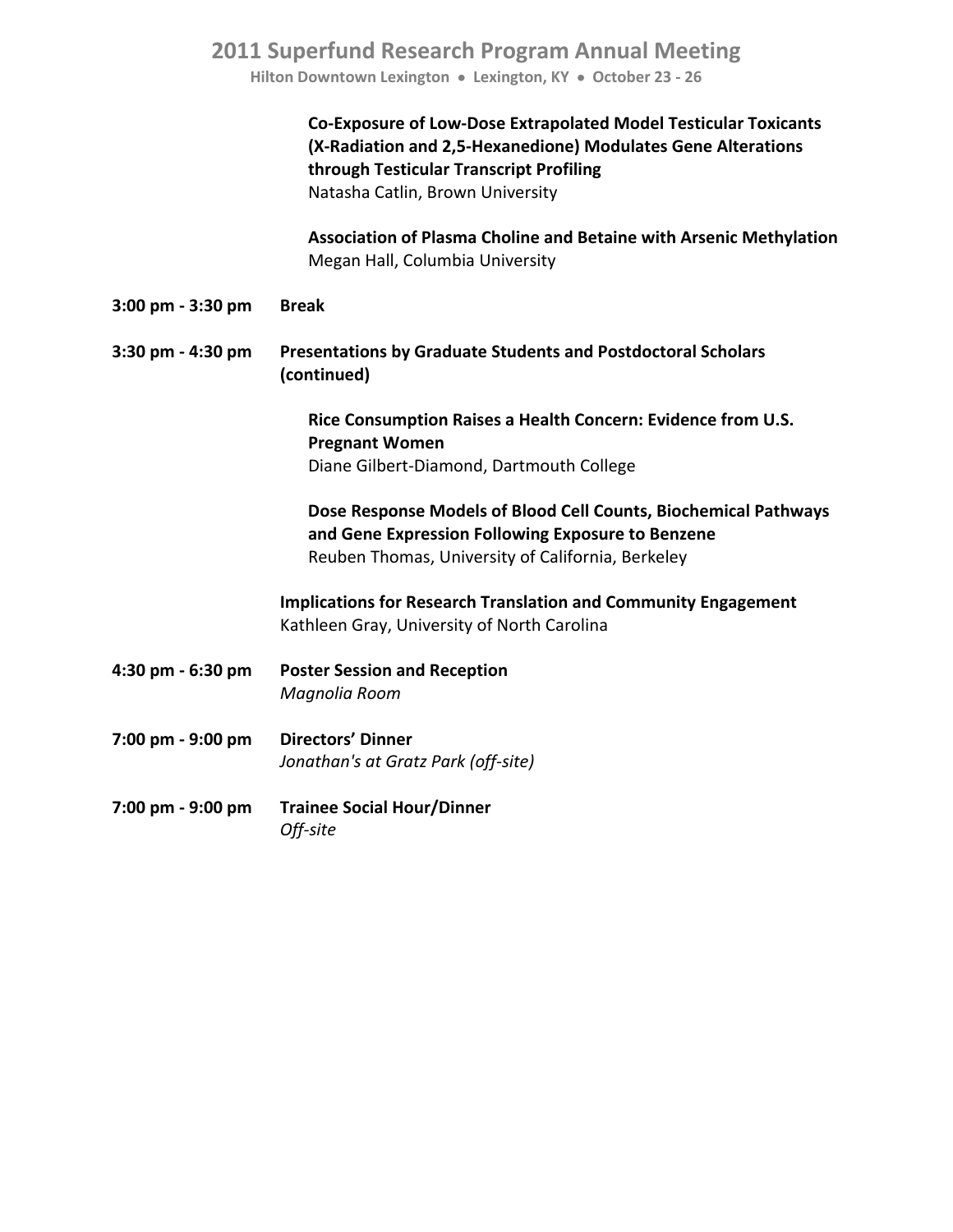**Hilton Downtown Lexington Lexington, KY October 23 ‐ 26**

### **Tuesday, October 25**

| 8:00 am - 5:00 pm         | Registration<br>Second Floor Lobby                                                                                                   |
|---------------------------|--------------------------------------------------------------------------------------------------------------------------------------|
| 7:30 am - 9:00 am         | <b>Breakfast Buffet</b>                                                                                                              |
|                           | <b>Grand Ballroom</b>                                                                                                                |
| 9:00 am - 9:45 am         | Karen Wetterhahn Award Presentation<br>Presenter: Gwen Collman, Director, Division of Extramural<br>Research and Training, NIEHS     |
|                           | <b>Scientific Presentation by Wetterhahn Award Recipient</b>                                                                         |
| 9:45 am - 10:00 am        | <b>Student Poster Awards</b><br>Presenter: Gwen Collman, Director, Division of Extramural<br>Research and Training, NIEHS            |
|                           | 10:00 am - 10:30 am KC Donnelly Award Presentation<br>Presenter: Danielle Carlin, Program Administrator, NIEHS/SRP                   |
| 10:30 am - 11:00 am Break |                                                                                                                                      |
| 11:00 am                  | <b>Administrators Session Begins</b><br><b>Bluegrass Room</b>                                                                        |
|                           | 11:00 am - 12:00pm Scientific Session Three: Sustainable Strategies for the Detection and<br><b>Clean Up of Superfund Pollutants</b> |
|                           | Session Moderator: Dibakar Bhattacharyya, University of<br><b>Kentucky SRP</b>                                                       |
|                           | <b>Environmental Sustainability with Cleaner Methods</b>                                                                             |
|                           | Subhas Sikdar, Associate Director for Science, National Risk                                                                         |
|                           | Management Laboratory, U.S. Environmental Protection Agency                                                                          |
|                           | <b>Presentations by Graduate Students and Postdoctoral Scholars</b>                                                                  |
|                           | <b>Monitoring Current-Use Pesticide Exposure Using Passive</b><br><b>Sampling Devices</b>                                            |
|                           | Kelly O'Neal, North Carolina State University                                                                                        |
|                           | <b>Oxidation of Organic Contaminants by Activation of Persulfate and</b><br><b>Hydrogen Peroxide</b>                                 |